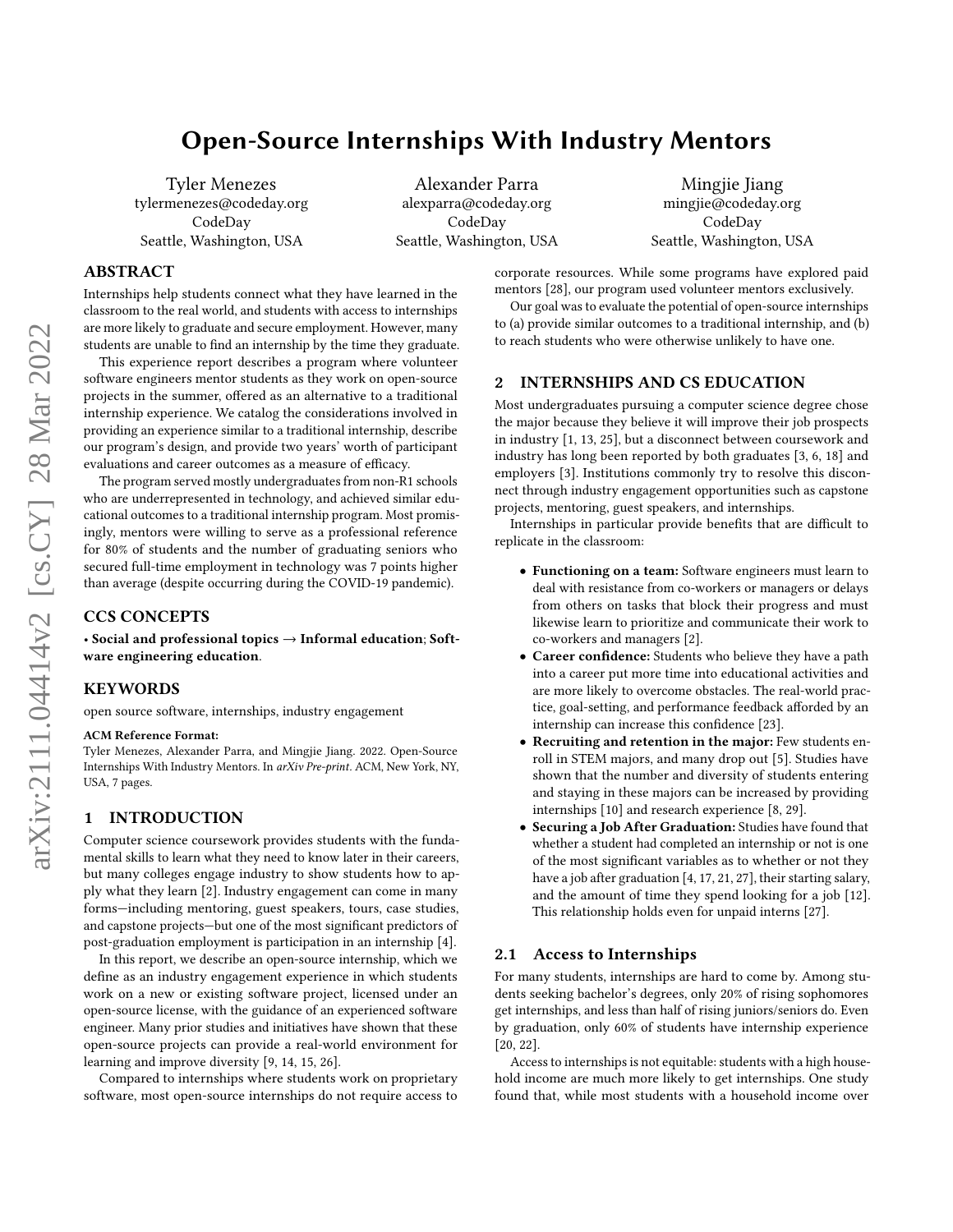\$150,000 per year were offered an internship by the time they graduated, the rate dropped to only 35% for students with a household income under \$100,000 per year [\[20\]](#page-6-22). Although further studies are needed, it's likely that gender and race are additional factors, given the technology industry's reputation for being unwelcoming. The name recognition of the institution at which a student studies likely has a significant effect as well: indeed, implementation of this program was driven by the experiences of students attending small affordable schools, who expressed frustration that their schools were ignored by recruiters.

## 3 CODEDAY LABS INTERNSHIP MODEL

An open-source internship is a form of industry engagement which consists of at least the following three features:

- Students create a new software project or contribute features or bug-fixes to an existing software project.
- Someone with current or past work experience as a full-time software engineer provides mentorship and supervision to the student.
- The resulting work is licensed under an Open Source Initiative approved license [\[16\]](#page-6-24).

Our open-source internship program, CodeDay Labs, recruited volunteer software engineers to mentor, with each mentor responsible for choosing a project to work on.

A team of 2–3 students were assigned to work together under the guidance of a mentor for 6 to 12 weeks. (The length was dependent on whether the student could use the experience for school credit if it met an hours requirement.) Students collaborated using synchronous calls, as well as asynchronously using a chat program, issue tracking software, and online code reviews.

Mentors supervised and guided students in twice-weekly, hourlong check-ins, in at least two fifteen-minute one-on-one meetings with each student, and through written performance evaluations every 1-2 weeks.

To reduce the time commitment required from mentors (and thus increase the number of mentors who can help), we hired TAs to provide detailed debugging help. Students could schedule time with these TAs through an online portal.

#### 3.1 Addressing Barriers and Equity

A goal of this program was to increase equal access to an internship experience, but providing more internship opportunities would not do this alone. We identified three factors that contribute to students' inability to secure a traditional internship and designed the program and application process to address them:

(1) Lack of preparation: Many students do not adequately prepare to get internships. One study found that 37% of students who did not receive an internship attributed it to failing to take the actions needed [\[19\]](#page-6-25). Students who secure internships spend a median of 3 hours per week writing applications, attending career fairs, working on personal projects, and practicing interviews, compared to a median of 1 hour for those who did not [\[20\]](#page-6-22). Although GPA does not correlate with success in finding an internship, [\[12\]](#page-6-21) 23% of students in one study relied on GPA alone when applying for internships. [\[20\]](#page-6-22)

With this in mind, we designed the application with several options to allow students to demonstrate their proficiency in a way they are likely already prepared for. Specifically, reviewers considered: resume/LinkedIn, classes taken, participation in hackathons and other CS events, passion projects, a personal essay, and technical interview questions. Each aspect was optional, and we encouraged students to provide the evidence they already had.

(2) Competing priorities: A 2020 study found that 34% of students who did not secure an internship said it was because the time to secure an internship or the time involved in carrying on an internship would conflict with a higher life priority. [\[19\]](#page-6-25)

Our preliminary study of students indicated common barriers were: coursework and maintaining a good GPA, being a caretaker for a family member, health concerns, or being unable to quit a job they rely on for year-round financial support. To support these students, we allowed them to choose a time commitment. Initially, we provided three options – 10, 20, or 30 hours a week – but removed the 10-hour option in the second year because it was unpopular.

(3) Low self-efficacy: In one study of 300 students who had not received an internship, nearly half had self-selected out of applying because of a lack of confidence: because they felt their academic standing was too low, because they felt their resume would not stand out, or because they otherwise thought they lacked the experience to succeed in an internship. [\[19\]](#page-6-25)

Social cognitive career theory suggests that students are more likely to be interested when they believe they have a chance at acceptance. [\[23\]](#page-6-13) Accordingly, we partnered with professors and colleges to personally inform students they were a good fit. Once students opened the application, we offered email, phone, and live-chat support to encourage students to ask questions about eligibility and selection.

As most interns in the technology industry are paid, no discussion of equity would be complete without addressing payment. Partners funded stipends for 39 students (ranging from \$2,000 to \$4,000), but the rest of the students were not paid. We believe that students generating business value should be paid for their work, which motivated this program's exclusive focus on contributions to open-source projects with no business value. We believe the educational benefit and lack of business value justified admitting more students than we could provide stipends. Nonetheless, we are seeking industry partners to fund more stipends in the future.

## 3.2 Project and Mentor Selection

Mentors were recruited using LinkedIn posts and advertisements, by reaching out to software engineering leaders, and through partnerships with other programs. Each mentor filled out an application to screen their background, and then a member of program staff held an individual 15-minute phone call to finalize details.

As part of the application, mentors proposed projects that were one of two types: improvements to an existing open source project or creation of a new open source project. Because we desired that projects teach the skills needed to succeed in the workforce, we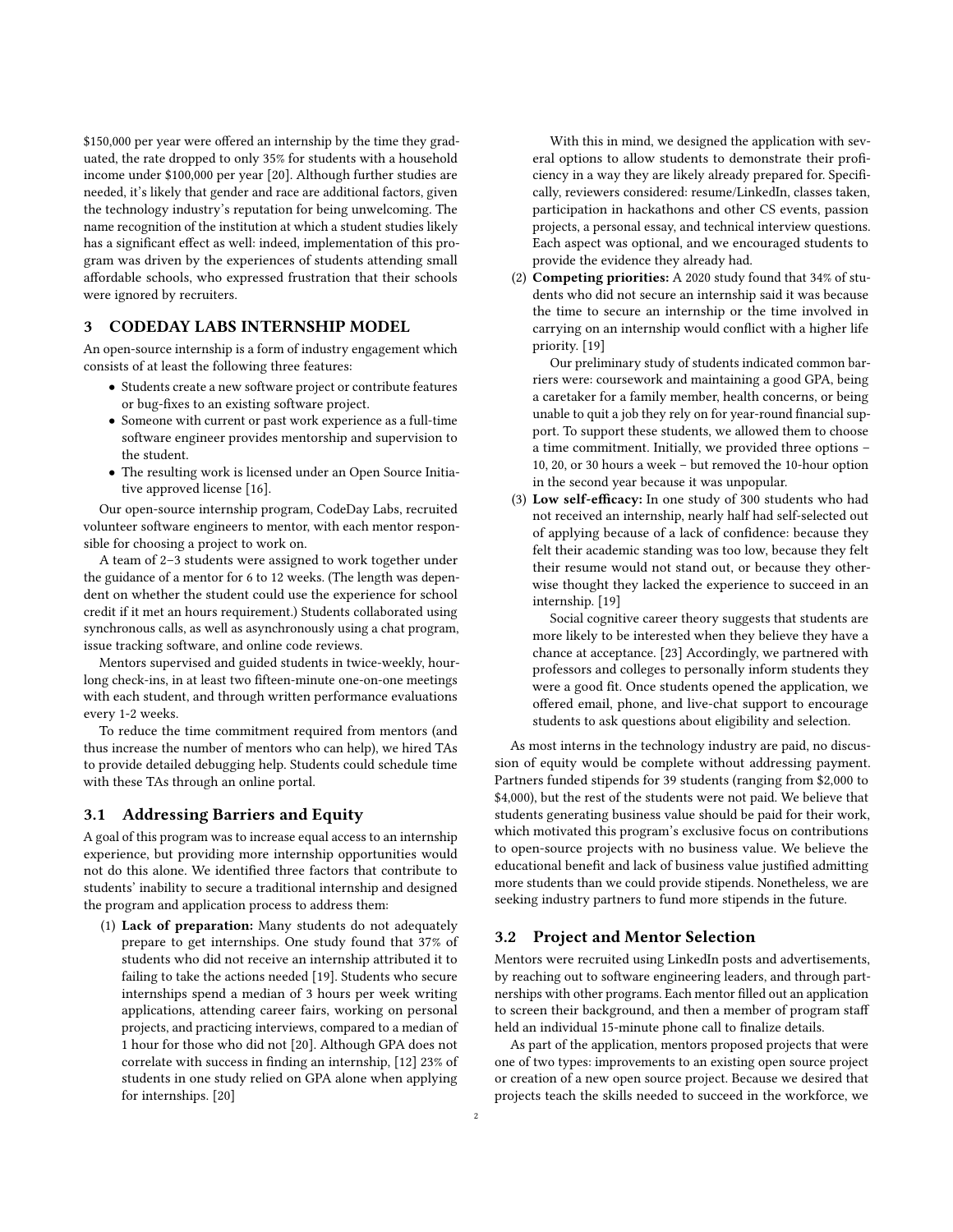conducted a survey of hiring managers and created a list of requirements which each project would need to meet. (Table [1\)](#page-3-0) Program staff worked with mentors to conform projects to these requirements. Two examples of projects are presented below. A full list of projects is available on the web at showcase.codeday.org/projects/labs.

#### 3.2.1 Example of New Open-Source Project.

LiDAR is a way of obtaining an accurate 3D representation of a scene, often used in self driving cars to detect their surroundings.

Most analysis done on data like this is done without visualizing all the data together, because it's in different formats/too large to efficiently visualize in real time. This project would involve taking this data, converting it to a standard format that Cesium's pipeline can ingest (likely using Python since it has many of the helper libraries you'll need), and then building an application to visualize it in 3D using Cesium's JavaScript library.

3.2.2 Example of Improving an Existing Open-Source Project.

Crates.io is the default, public package registry used by rust developers everywhere. Developers often want the means to privately publish crates (rust packages), so they can continue to follow best practices to version and release software internal to their teams or businesses.

Current solutions for a private crates registry are hard to find and very costly. However, there exists an open source implementation of the crates registry API one can easily run on their local machine - "Alexandrie". In this internship, we will build on Alexandrie to provide an open-source solution that others can use to more easily deploy a private crates registry to cloud providers. We will be using docker, and developing the reference solution to be deployable to a Kubernetes cluster in one of the major cloud providers.

# 3.3 Student Selection

To select students for the program, the admissions team (comprising mentors, program staff, and alumni) read each application $^1$  $^1$  and first evaluated whether the applicant met the technical bar:

- Demonstrated passion for CS (e.g., by taking classes, joining clubs, working on projects, attending events, or a personal statement)
- Demonstrated knowledge in algorithms and data structures
- Ability to read and understand code written by others
- Ability to do independent research to solve a problem
- Knowledge of collaboration tools such as Git

Secondly, the admissions team evaluated the student's access to internship opportunities. Students who were closer to graduating with limited experience were favored.

Application were scored from 1-5, and the admissions software continuously ranked applicants based on the number of scores and a margin of error to account for differing numbers of scores. Admissions were offered to the top-ranked students as space became available, ending two weeks before the program.

# 3.4 Matching

Students matched with a mentor/project in two phases.

First, we used the Elastic search engine to produce a ranked list of 25 recommendations for each student, using technology proficiency, interest, and timezone information from student/mentor applications. Students chose their top six projects from this list and ranked them in order of preference. The system also evaluated the popularity of projects: as more students selected projects, they became less likely to appear in others' recommendations.

Second, a modified Gale-Shapely algorithm [\[11\]](#page-6-26) was used to match students to projects. Students and mentors received an email introduction several days before the start of the program.

#### 3.5 Additional Features of Internships

Although all internships involve supervised experiential learning guided by industry, many leading companies provide other opportunities for their interns, [\[7\]](#page-6-27) which we attempted to replicate:

• Interview experience: The process of applying for an internship helps students practice the same skills necessary to secure full-time employment later.

Although we did not conduct individual interviews as part of admissions, students were able to use a web portal to request interview feedback and practice interviews with software engineers, hiring managers, and HR employees.

• Professional networking and advice: Many successful internships provide students a chance to meet both nearpeers and leaders, allowing students to gain career advice beyond what their school can offer.

Students in our program were able to connect with their mentors in dedicated 1-1 sessions, and we also hosted 2-5 career panels each week during the program.

• Technical training: Some companies offer in-house training or the ability to attend technical talks, in order to increase the breadth of industry-connected skills the interns know.

During the program we hosted 1-3 technical talks each weekday.

• Final presentation: Presentations help interns develop skills and gain confidence in technical presentations.

At the end of the program, students created "tech talks": 10-15 minute presentations describing the technology used, to be shared with potential employers. Some mentors also invited students to present to co-workers.

# **RESULTS AND EVALUATION**

We operated the program in the summers of 2020 and 2021. Except as noted previously, the program was substantially the same in both years. In total 311 students were admitted (197 in 2020 and 114 in  $2021$  $2021$ ).<sup>2</sup> All but 5 students completed the program.

<span id="page-2-0"></span><sup>&</sup>lt;sup>1</sup>Some students who applied for the program were recommended by faculty at a partner college. These "direct admits" did not go through this selection process. We did not observe any differences between these students and those accepted through the open application.

<span id="page-2-1"></span> $^{2}$  The full program also included a "beginner track" to which an additional 145 students were admitted. This track was for high school students who had only completed AP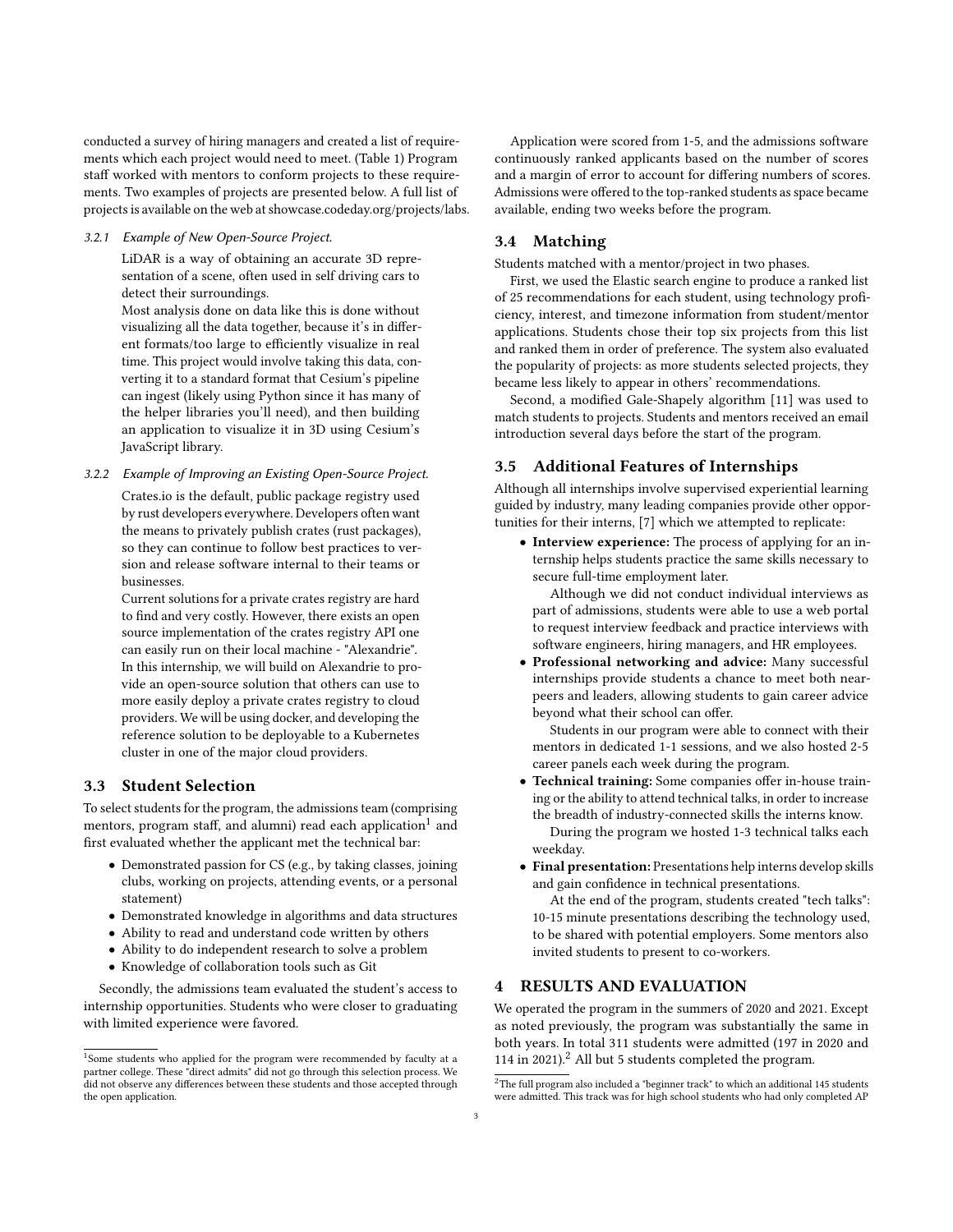<span id="page-3-0"></span>

| Advanced Competencies <sup>b</sup> |                                                                                                                                                                                                                                                                                                                                                     | · Technical writing.                                                                                                                                 | · Business needs analysis and/or business case justification.<br>· Speaking with customers and incorporating feedback.<br>· Systematic thinking and architecture design.<br>· User interface design.<br>· Project management.<br>· Risk management. | • Containers and/or orchestration. (e.g. Docker, Kubernetes)<br>· Cloud deployment and/or system administration.<br>. Evaluating and improving system performance.<br>$\bullet$ Event programming methodologies (e.g. Kafka)<br>. API architectures, tradeoffs, and design.<br>· User analytics and data-driven design<br>• Algorithm design and development.<br>· Database design and development.<br>Statistics and data analysis.<br>· Discrete mathematics.<br>· Distributed systems.<br>• Machine learning.<br>• Consuming APIs.<br>· Data modeling. |
|------------------------------------|-----------------------------------------------------------------------------------------------------------------------------------------------------------------------------------------------------------------------------------------------------------------------------------------------------------------------------------------------------|------------------------------------------------------------------------------------------------------------------------------------------------------|-----------------------------------------------------------------------------------------------------------------------------------------------------------------------------------------------------------------------------------------------------|-----------------------------------------------------------------------------------------------------------------------------------------------------------------------------------------------------------------------------------------------------------------------------------------------------------------------------------------------------------------------------------------------------------------------------------------------------------------------------------------------------------------------------------------------------------|
| Core Competencies <sup>a</sup>     | D. Developing and evaluating a set of proposed solutions to a problem.<br>B. Online and peer research to discover existing solutions to a problem.<br>A. Identifying and defining problems using debugging techniques.<br>C. Experimentation; learning by doing.<br>F. Documenting a solution for others.<br>E. Verifying that a problem is solved. | A. Working collaboratively and productively in a team.<br>B. Individual task management in an agile workflow.<br>C. Managing change and uncertainty. | B. Technical speaking / presentations.<br>A. Requirements gathering.                                                                                                                                                                                | D. Creating/refactoring and documenting code in a reusable manner.<br>E. Setting up and using modern development environments.<br>C. Testing and quality assurance methodologies.<br>A. Software and/or hardware architecture.<br>B. OOP and/or functional programming.                                                                                                                                                                                                                                                                                   |
|                                    | <b>Engineering Process</b><br>1. Software                                                                                                                                                                                                                                                                                                           | 2. Interpersonal                                                                                                                                     | 3. Cross-Functional                                                                                                                                                                                                                                 | 4. Technical                                                                                                                                                                                                                                                                                                                                                                                                                                                                                                                                              |

Table 1: Project Competencies Table 1: Project Competencies  ${}^{\textrm{o}}$ Projects included 2 or more advanced competencies, at least one of which was technical. Projects with 4+ were recommended to more advanced students. Projects included 2 or more advanced competencies, at least one of which was technical. Projects with 4+ were recommended to more advanced students. aProjects included all core competencies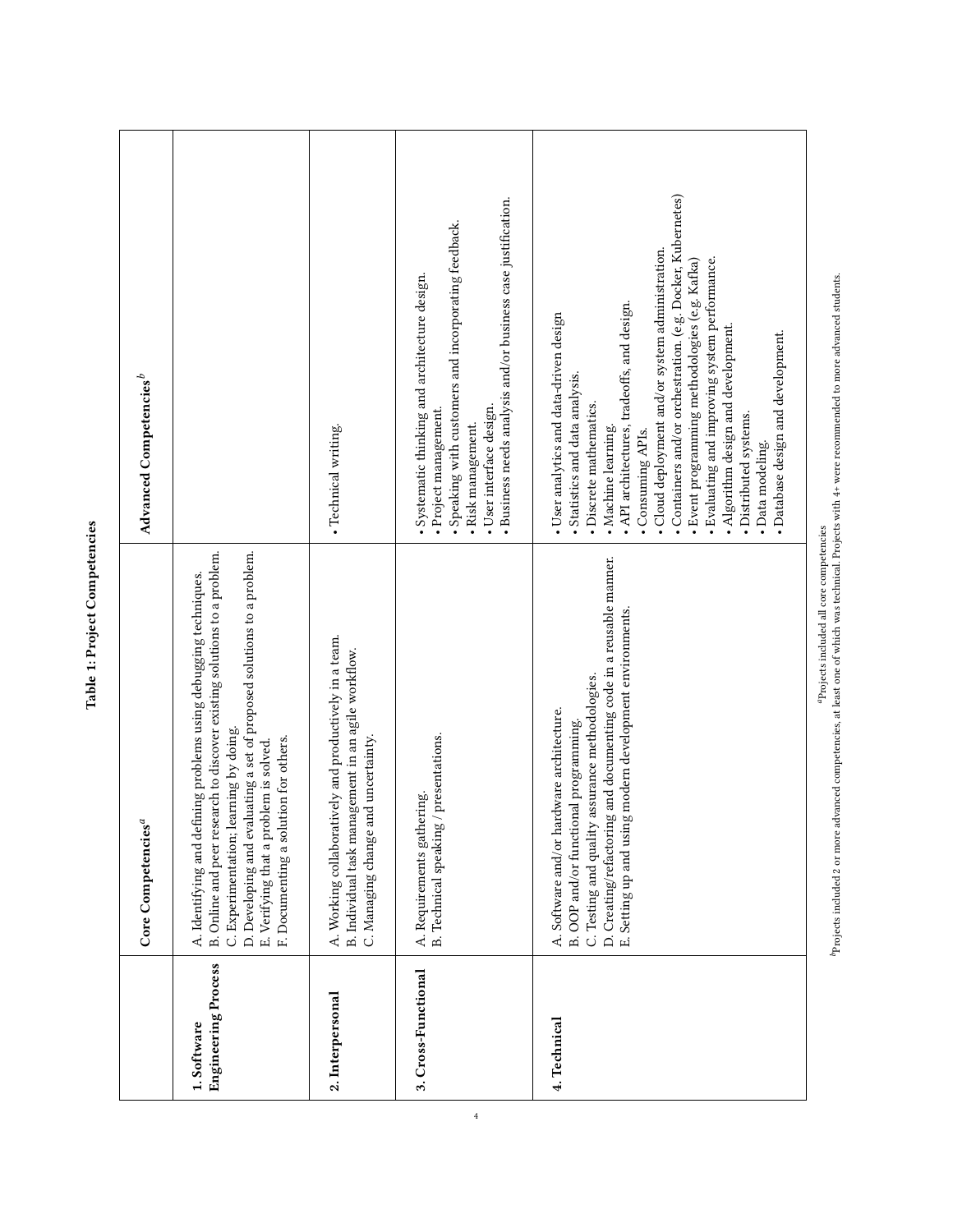<span id="page-4-1"></span>

80% of students were undergraduates; specifically: 29% seniors, 33% juniors, 27% sophomores, and 10% freshmen. 97% of students had never completed an internship before.

Only 19% of undergraduates who participated attended an R1 university (which are the schools most commonly targeted by recruiters from technology companies). 30% attended a non-R1 Doctorate-/Masters granting university, 43% a Baccalaureate granting college, and 8% an Associates granting college. In total students came from 77 unique schools.

67% of students were under-represented in technology (51% were women or non-binary, and 31% were Black, Latinx, or Native American). Although the program was conducted virtually, 86% of students were located in North America with the remaining 14% located in Europe and Asia.

Students who received a stipend were slightly more likely to commit to spending 40 hours per week on their project rather than 20, but we did not observe any differences in outcomes, so we have chosen not to report this data separately.

We matched these students with 125 mentors. Although mentors were volunteers who did not represent their employers, we collected each mentor's employment history. The most popular employer was Microsoft, which accounted for 10% of mentors. 63% worked for a Fortune 500 company at the time of mentoring. Mentors had a median of 3 years of full-time work experience. 62% of mentors had a job title corresponding to Software Engineer, 20% had a title corresponding to Senior Software Engineer, and 9% had the title corresponding to Engineering Manager. The most senior mentor was a VP of Engineering for a 200-person technology company.

To evaluate the success of the program, we considered long-term job outcomes, mentor evaluations, and student self-evaluations.

#### 4.1 Job Placement Outcomes

Ultimately, we hope internships will lead to employment, and measuring the rate of students who obtained employment was our primary evaluation criteria. Because no one source of data is perfect, to determine employment status we combined information from student follow-up surveys, school reporting data, and public information from LinkedIn and Github.

The NCES reports that one year after graduation, an average of 61.9% of students with a bachelor's degree in Computer Science

CS A, mentored by college students rather than industry professionals, and students in this track would not qualify for traditional internships. All data from the beginner track was omitted.

secure employment in their field. [\[24\]](#page-6-28) We found that at least 69% of the graduating seniors who participated in the 2020 program<sup>[3](#page-4-0)</sup> had secured a full-time job in technology within nine months of the end of the program, representing a 12% or greater increase from baseline. This number may be artificially deflated by a lack of available data and suppressed new-grad hiring as a result of the COVID-19 pandemic.

Additionally, we found that at least 60% of rising seniors had secured a traditional internship within nine months.

# 4.2 Mentor Skill Evaluations

A primary aim of the program was to prepare students for industry work. We asked mentors to evaluate how close each of their mentees was to meeting expectations for a new-grad hire, considering: their ability to work independently through the software development process, their interpersonal skills, and their technical proficiency. (We did not have mentors evaluate cross-functional competencies as these were a part of the larger program.) Mentors could choose "yes, the student already meets new-grad expectations", "on-track to meet by graduation", or "no, needs work". Mentors were asked to assess student skill at the end of each week, as well as provide a final evaluation.

Weekly results were converted to a numeric score (yes = 1, by graduation =  $0.5$ , no =  $0$ ) and an average was graphed over time. (Figure [1\)](#page-4-1) Over the course of the program, mentors' ratings of their students improved across all categories by at least 30-40%. Most notably, student competency in the software development process improved by 60% between weeks 2-4. (This corresponds to student remarks from the first two weeks that they were struggling to succeed without the direct guidance they were used to from school.)

The final results, presented in Table [2,](#page-5-1) paint a positive picture, with mentors indicating that over half of students already meet their expectations and they expect 90% to do so by the time they graduate.

Mentors also indicated they would be willing to provide a positive employment reference for 82% of students who participated in the program. (That number increased to 95% for students who were rated as "on-track to meet by graduation" or higher in all four evaluation criteria.)

<span id="page-4-0"></span> $^3\rm{We}$  are not able to present longitudinal data for 2021's program due to the timeline of publication.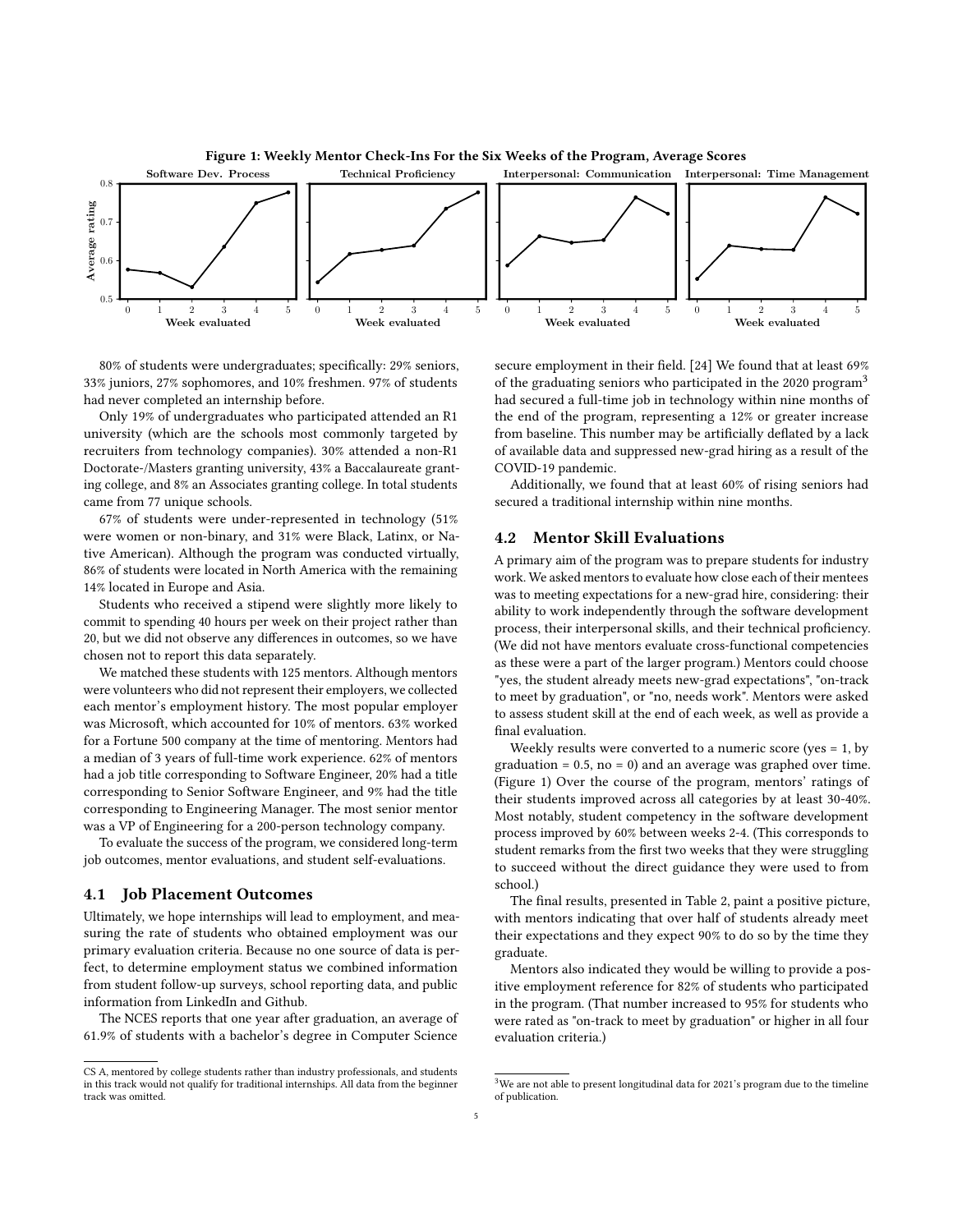#### <span id="page-5-1"></span>Table 2: Mentor Final Evaluation: Are Students Employable?

|                              | Currently | <b>By Graduation</b> | No    |
|------------------------------|-----------|----------------------|-------|
| <b>Engineering Process</b>   | 56%       | 37%                  | 7%    |
| Interpersonal                |           |                      |       |
| Communication                | 56%       | 40%                  | $4\%$ |
| Time Management              | 55%       | 40%                  | 5%    |
| <b>Technical Proficiency</b> | 41%       | 53%                  | 6%    |

#### <span id="page-5-2"></span>Table 3: Student Final Evaluation: Am I Employable?

|                              | Currently | <b>By Graduation</b> | No.   |
|------------------------------|-----------|----------------------|-------|
| <b>Engineering Process</b>   | 87%       | 11%                  | $2\%$ |
| Interpersonal                |           |                      |       |
| Communication                | 83%       | 10%                  | 7%    |
| Time Management              | 68%       | 18%                  | 14%   |
| <b>Technical Proficiency</b> | 52%       | 34%                  | 14%   |

Overall, mentors said they agreed with the decision to admit their mentees 91% of the time, but only thought 64% of students were matched with a project which was a good fit for their skill level.

### 4.3 Self Skill Evaluations

Because traditional internships have been shown to promote confidence and increase retention in the major, we surveyed students to learn how they viewed the experience.

We asked students to self-evaluate how close they were to meeting expectations for a new-grad hire using the same criteria as mentors. The results are presented in Table [3.](#page-5-2) Students were overall much more optimistic than mentors, with 40% of students rating themselves as more hirable than their mentor in at least one category. This difference was largely driven by sophomores and juniors, while seniors' assessments has no significant difference.

We also conducted a follow-up survey of the 2020 participants three months after the conclusion of the program. In that study:

- 83% of respondents reported that the program increased their ability to work independently
- 74% reported it increased their ability to work as a member of a team
- 71% reported it increased their general understanding of the tech industry
- 59% reported it increased their understanding of which classes they should take to benefit their career.

# 5 FUTURE WORK

In future years we plan to grow the number of students participating in the program, which is limited by our capacity to recruit volunteers and students. We welcome collaborators from industry and open-source communities who can aid in recruiting more volunteer mentors, and colleges who are interested in providing this opportunity to their students.

Another limitation to growth is the capacity of program staff to resolve issues with individual students. Most issues involved students not managing their time correctly, and we plan to require

students to commit to a specific working schedule, to include this availability in matchmaking, and to enforce the schedule with timetracking. The propensity of students to overestimate their skills likely also contributes to these issues, and we intend to explore ways to narrow the gap by setting realistic standards and providing increased training.

Additionally, the current matching system likely allows students too much latitude in the selection of projects, as evidenced by mentors rating 36% of students as not a good fit for their project. Further research is needed to determine if students are simply misinformed by project descriptions, or are selecting projects which are too far outside their abilities due to ambition.

Finally, as discussed, one of the biggest drawbacks to this year's program was our inability to provide stipends to all participants. We are working to fund more stipends through private-sector partnerships.

# 6 CONCLUSIONS

This experience report presented our model for an alternative internship model, provided over two years to 311 students, most of whom had no prior internships and who were less likely (demographically, and by the institutions they attended) to secure a traditional one.

Traditional internships help students connect their learning to the real-world and teach practical skills, and the results suggest that open-source internships can as well. Week-by-week mentor evaluations showed that most students entering the program were lacking in most areas needed to find employment, but that by the end they had dramatically improved in both technical proficiency — which would likely grow as they took more classes — and their ability to independently develop software and work with peers which has usually required a traditional internship.

Using follow-up data, we saw that our model also matched traditional internships in their ability to boost job placement: students who participated were at least 12% more likely than average to find full-time employment or paid internships after the program.

Many students are unable to participate in traditional internships and, overall, our experience showed that institutions can provide these students with a similar experience using open-source software, with positive outcomes similar to traditional internships.

### ACKNOWLEDGMENTS

This work was made possible by the work of hundreds of individuals who volunteered time and expertise. Additionally we thank we thank Cora Lewis, Erika Lamothe, and Alper Gel for finding and hosting our speakers. Thanks to Julie Cover for her work on matching. Finally, for their help in managing mentors, we thank Saharsh Yeruvas, Danielle Trinh, Maddie Willett, Sam Poder, James Click, and Hitesh Mantha.

# **REFERENCES**

<span id="page-5-0"></span>[1] Amnah Alshahrani, Isla Ross, and Murray I. Wood. 2018. Using Social Cognitive Career Theory to Understand Why Students Choose to Study Computer Science. In Proceedings of the 2018 ACM Conference on International Computing Education Research (ICER '18). Association for Computing Machinery, New York, NY, USA, 205–214.<https://doi.org/10.1145/3230977.3230994>